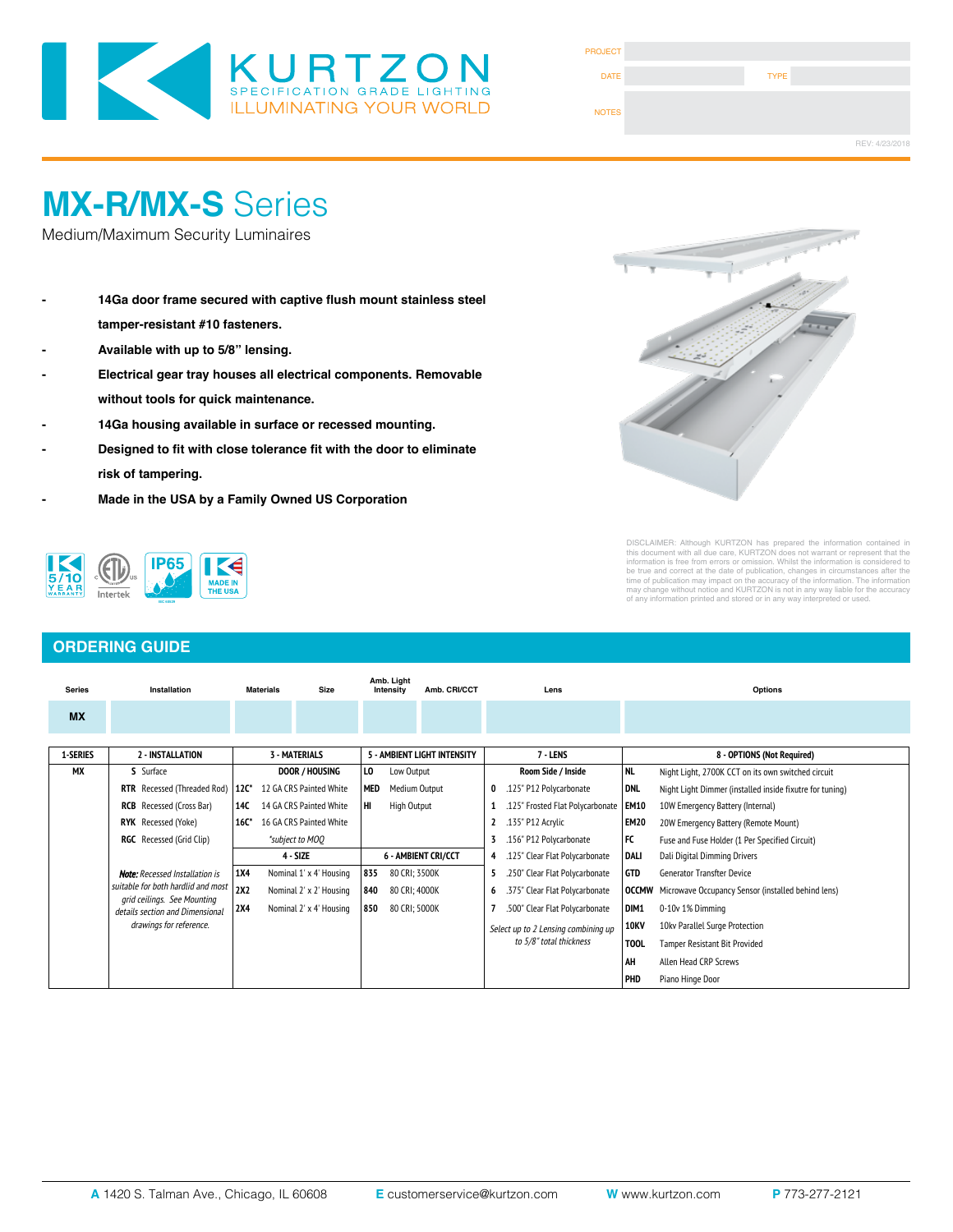

# **MX-R/MX-S** Series

Medium/Maximum Security Luminaires

#### **SPECIFICATIONS**

**GEARTRAY:** All electrical components are installed on electrical gear tray. Geartray is secured to the luminare with (4) thumb screws and is quickly removable for quick field service or replacement.

**DOOR FRAME:** One piece die formed and seam welded doorframe is secured flush to housing with #10 stainless steel captive Torx with reject pin screws. Door is tightly toleranced to fit into the housing with minimal gaps on the perimeter. Available in 14ga CRS and optionally available with concealed staked piano hinge. See options for alternate fasteners.

**HOUSING:** One piece housing is die formed and seam welded. Available in recessed or surface installations. Availabe in 14ga CRS.

**FINISH:** Housings and doors are provided with a 1000hrs salt spray polyester powder coating.

**LENSING:** Lensing is mechanically secured to door frame with #10 studs. Specify up to 2 lensing combining up to 5/8" thickness.

**RECESSED INSTALLATION:** Available in recessed installations and sized to fit in hardlid or standard 1"-1.5" Grid ceilings. See options and details for installation methods (threaded rods, crossbars, yokes, and grid clips). Knockouts provided on back of housing.

**SURFACE INSTALLATION:** Available in surface installations. Provided with 1/4" mounting holes on back of enclosure and 2" hole in center of housing for power supply.

**LEDS:** Available in 3 standard lumen packages. PXL or PXW options allow for a specified lumen or wattage selection. Optionally available with a 2200k CCT night light circuit that generates a minumum of 1000Lm. Night light optionally available with integral dimmer mounted on gear tray to allow field adjustablilty to reduce risk of tampering from over illumination and ensures minimum light levels within the space are met.

**ELECTRICAL:** 0-10V dimming drivers dim to 1% standard, other controls availabe in options. Optionally available with multi circuit switching. Provided with optional emergency batteries for power outages.